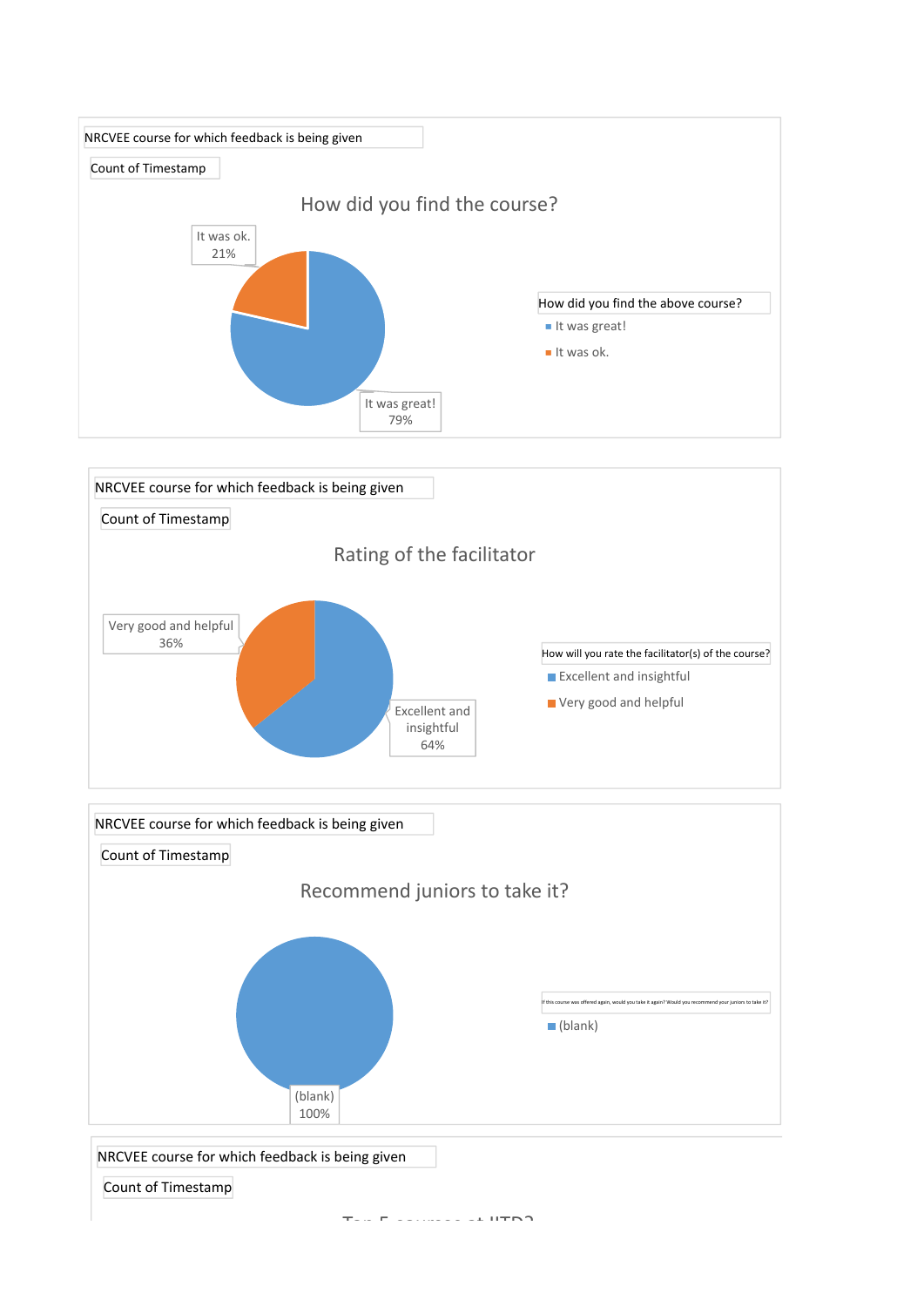

## **What did you like the most about the course?**

| Clarity of the instructor; visit to the Ashram; practical Yoga sessions                          |
|--------------------------------------------------------------------------------------------------|
|                                                                                                  |
| I liked the concept of self discovery and ways to follow it.                                     |
| I really liked how practical spirituality was being talked abut.                                 |
| Insights about the purpose of life was quite good to know. And brilliantly messages are given by |
| Bijlani sir.                                                                                     |
| Instructor explained each and every idea from same level as the students. While the ideas were   |
| unconventional and difficult to grasp, he was very patient throughout.                           |
| It was compact yet enriching. besides, we had an opportunity to visit the ashram                 |
| safety habits taught in efficient way                                                            |
| Teacher                                                                                          |
| Teaching skills and insight that this course has provided                                        |
| The different insight it provided and connecting with the glorious Indian history                |
| Visit to Aashram                                                                                 |
| Visit to the ashram.                                                                             |
| (blank)                                                                                          |
| <b>Grand Total</b>                                                                               |

## **Describe your course experience to a fellow student VEV732 by Dr. Ramesh Bijlani**

Broad introduction to Yoga and spirituality, although might be too much for somebody new Course is very insightful, the best part being the yoga practices.

helpful & meaningful

Highly recommended

It was a wonderful experience and helped to understand a lot of things and raise a lot of important questions regarding life.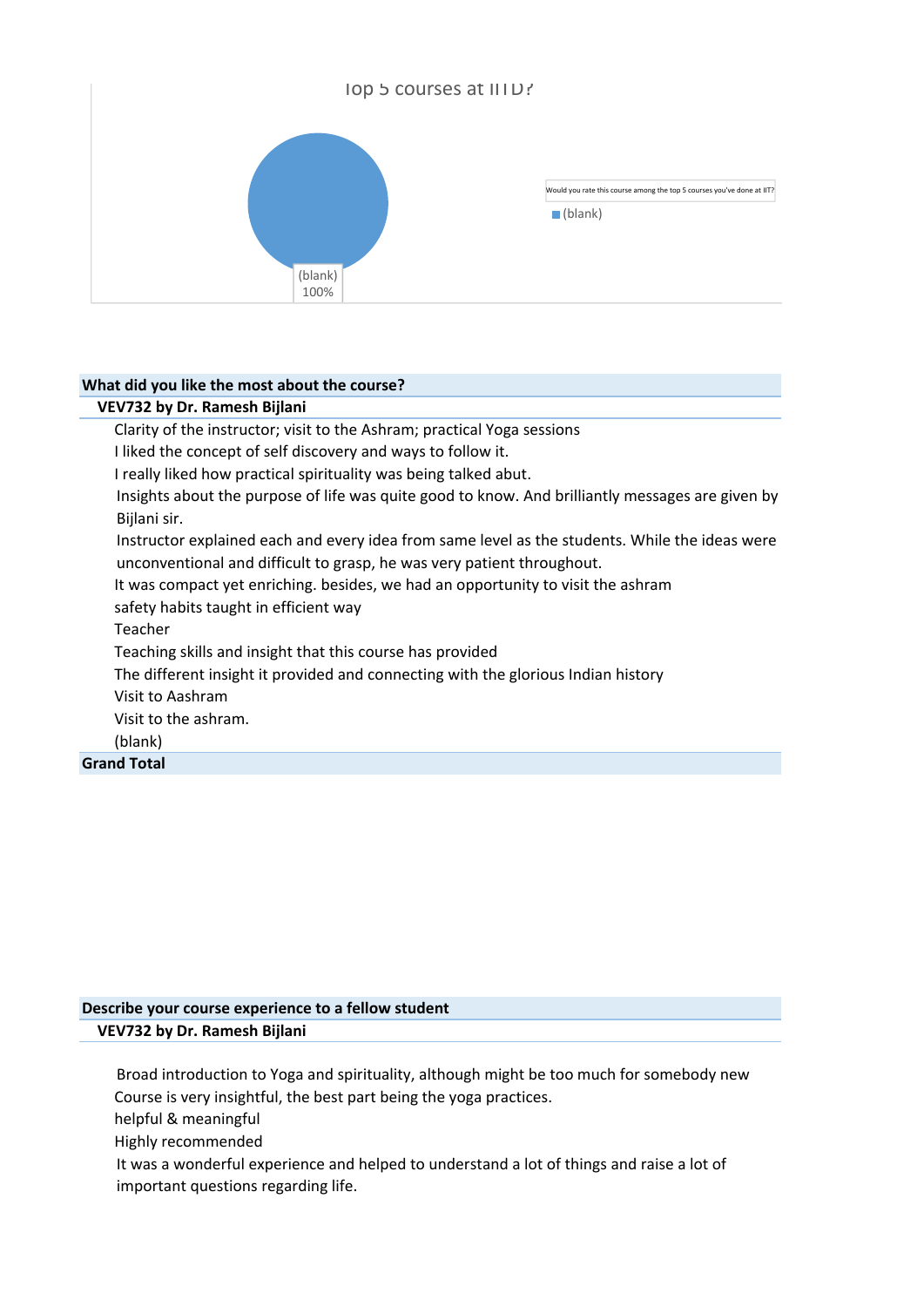It was an insightful course. Yet, the long hours of lectures each day needs patience. If the person is not truly interested in such a topic of discussion, then , it is not recommended to attend this course merely for the sake of completion of curriculum. Just join the course.You will thank me later. Keep calm and listen to the teacher

Such a great course to do where one will benefit the essence of yoga in scientific manner The course can be thought of as an escape from the usual college curriculum. At the same time we learn many new things. So it is worth doing.

You will experience what u have not till now. And you will not regret the decision of attending such a course which teaches you the values.

(blank)

**Grand Total**